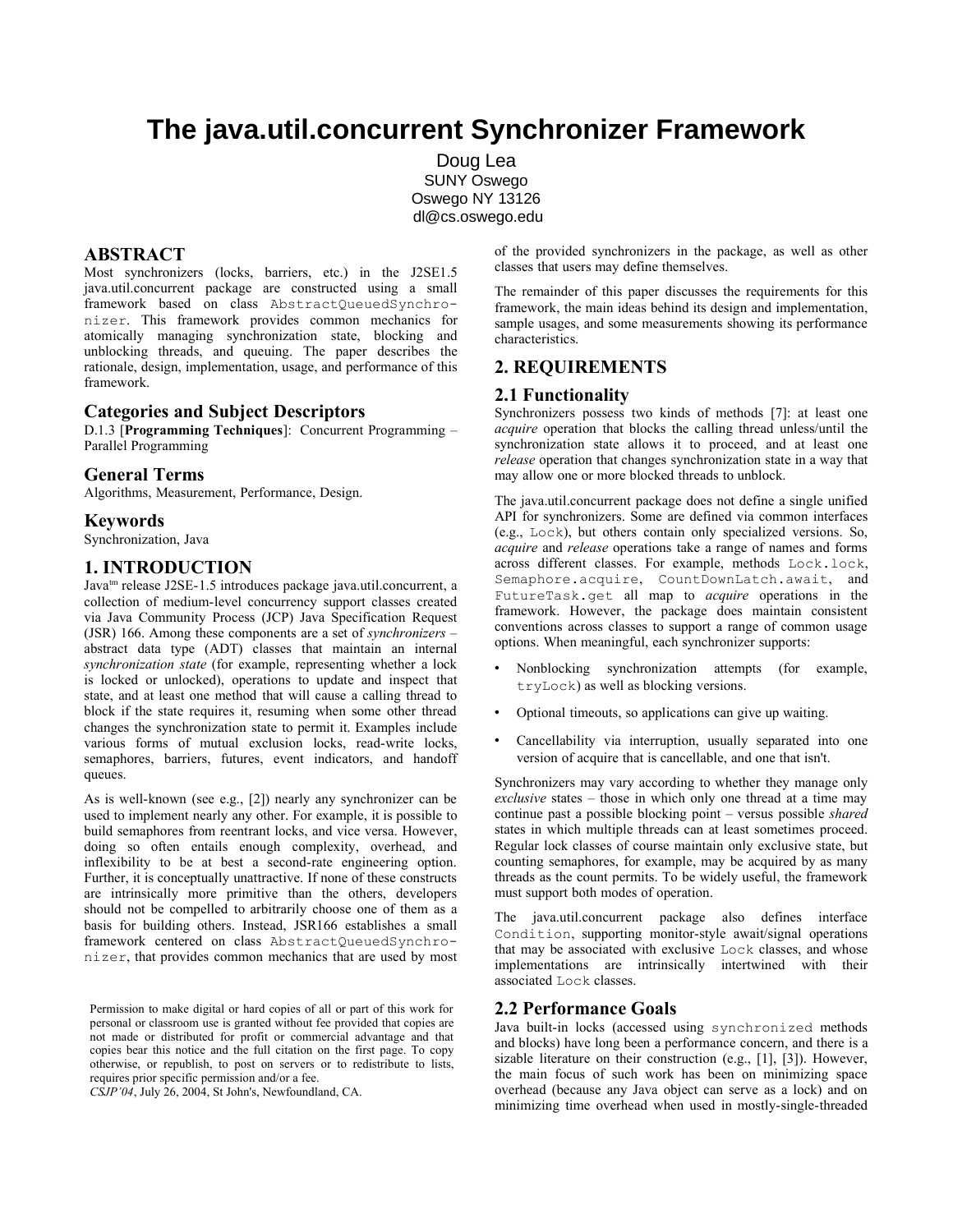contexts on uniprocessors. Neither of these are especially important concerns for synchronizers: Programmers construct synchronizers only when needed, so there is no need to compact space that would otherwise be wasted, and synchronizers are used almost exclusively in multithreaded designs (increasingly often on multiprocessors) under which at least occasional contention is to be expected. So the usual JVM strategy of optimizing locks primarily for the zero-contention case, leaving other cases to less predictable "slow paths" [12] is not the right tactic for typical multithreaded server applications that rely heavily on java.util.concurrent.

Instead, the primary performance goal here is *scalability*: to predictably maintain efficiency even, or especially, when synchronizers are contended. Ideally, the overhead required to pass a synchronization point should be constant no matter how many threads are trying to do so. Among the main goals is to minimize the total amount of time during which some thread is permitted to pass a synchronization point but has not done so. However, this must be balanced against resource considerations, including total CPU time requirements, memory traffic, and thread scheduling overhead. For example, spinlocks usually provide shorter acquisition times than blocking locks, but usually waste cycles and generate memory contention, so are not often applicable.

These goals carry across two general styles of use. Most applications should maximize aggregate throughput, tolerating, at best, probabilistic guarantees about lack of starvation. However in applications such as resource control, it is far more important to maintain fairness of access across threads, tolerating poor aggregate throughput. No framework can decide between these conflicting goals on behalf of users; instead different fairness policies must be accommodated.

No matter how well-crafted they are internally, synchronizers will create performance bottlenecks in some applications. Thus, the framework must make it possible to monitor and inspect basic operations to allow users to discover and alleviate bottlenecks. This minimally (and most usefully) entails providing a way to determine how many threads are blocked.

# **3. DESIGN AND IMPLEMENTATION**

The basic ideas behind a synchronizer are quite straightforward. An acquire operation proceeds as:

*while (synchronization state does not allow acquire) { enqueue current thread if not already queued; possibly block current thread; }*

*dequeue current thread if it was queued;*

And a release operation is:

*update synchronization state; if (state may permit a blocked thread to acquire) unblock one or more queued threads;*

Support for these operations requires the coordination of three basic components:

- Atomically managing synchronization state
- Blocking and unblocking threads
- Maintaining queues

It might be possible to create a framework that allows each of these three pieces to vary independently. However, this would neither be very efficient nor usable. For example, the information kept in queue nodes must mesh with that needed for unblocking, and the signatures of exported methods depend on the nature of synchronization state.

The central design decision in the synchronizer framework was to choose a concrete implementation of each of these three components, while still permitting a wide range of options in how they are used. This intentionally limits the range of applicability, but provides efficient enough support that there is practically never a reason not to use the framework (and instead build synchronizers from scratch) in those cases where it does apply.

# **3.1 Synchronization State**

Class AbstractQueuedSynchronizer maintains synchronization state using only a single (32bit) int, and exports getState, setState, and compareAndSetState operations to access and update this state. These methods in turn rely on java.util.concurrent.atomic support providing JSR133 (Java Memory Model) compliant volatile semantics on reads and writes, and access to native compare-and-swap or loadlinked/store-conditional instructions to implement compare-AndSetState, that atomically sets state to a given new value only if it holds a given expected value.

Restricting synchronization state to a 32bit int was a pragmatic decision. While JSR166 also provides atomic operations on 64bit long fields, these must still be emulated using internal locks on enough platforms that the resulting synchronizers would not perform well. In the future, it seems likely that a second base class, specialized for use with  $64$ bit state (i.e., with  $1 \circ a$  control arguments), will be added. However, there is not now a compelling reason to include it in the package. Currently, 32 bits suffice for most applications. Only one java.util.concurrent synchronizer class, CyclicBarrier, would require more bits to maintain state, so instead uses locks (as do most higher-level utilities in the package).

Concrete classes based on AbstractQueuedSynchronizer must define methods tryAcquire and tryRelease in terms of these exported state methods in order to control the acquire and release operations. The tryAcquire method must return true if synchronization was acquired, and the tryRelease method must return true if the new synchronization state may allow future acquires. These methods accept a single int argument that can be used to communicate desired state; for example in a reentrant lock, to re-establish the recursion count when re-acquiring the lock after returning from a condition wait. Many synchronizers do not need such an argument, and so just ignore it.

# **3.2 Blocking**

Until JSR166, there was no Java API available to block and unblock threads for purposes of creating synchronizers that are not based on built-in monitors. The only candidates were Thread.suspend and Thread.resume, which are unusable because they encounter an unsolvable race problem: If an unblocking thread invokes resume before the blocking thread has executed suspend, the resume operation will have no effect.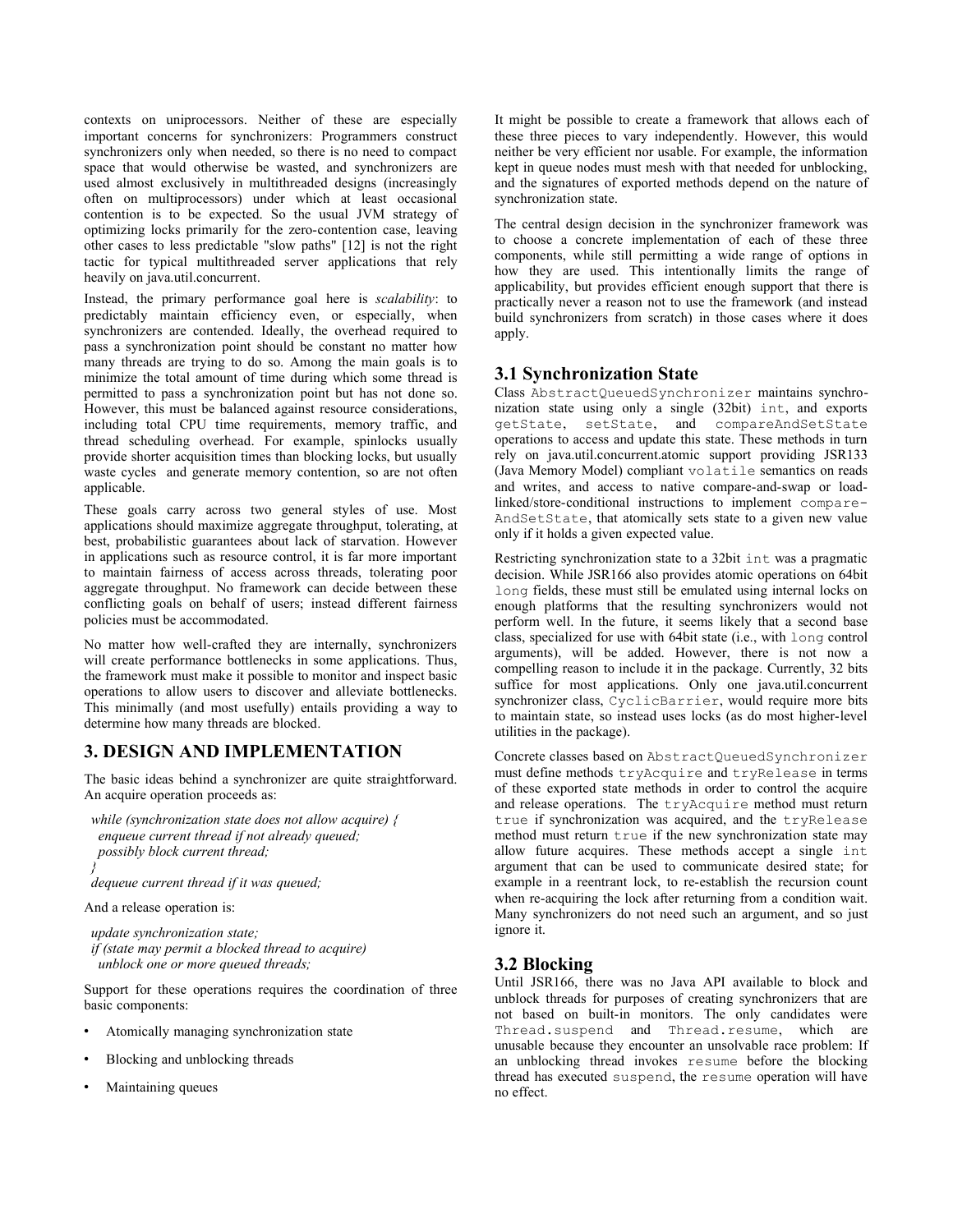The java.util.concurrent.locks package includes a LockSupport class with methods that address this problem. Method LockSupport.park blocks the current thread unless or until a LockSupport.unpark has been issued. (Spurious wakeups are also permitted.) Calls to unpark are not "counted", so multiple unparks before a park only unblock a single park. Additionally, this applies per-thread, not per-synchronizer. A thread invoking park on a new synchronizer might return immediately because of a "leftover" unpark from a previous usage. However, in the absence of an unpark, its next invocation will block. While it would be possible to explicitly clear this state, it is not worth doing so. It is more efficient to invoke park multiple times when it happens to be necessary.

This simple mechanism is similar to those used, at some level, in the Solaris-9 thread library [11], in WIN32 "consumable events", and in the Linux NPTL thread library, and so maps efficiently to each of these on the most common platforms Java runs on. (However, the current Sun Hotspot JVM reference implementation on Solaris and Linux actually uses a pthread condvar in order to fit into the existing runtime design.) The park method also supports optional relative and absolute timeouts, and is integrated with JVM Thread.interrupt support — interrupting a thread unparks it.

#### **3.3 Queues**

The heart of the framework is maintenance of queues of blocked threads, which are restricted here to FIFO queues. Thus, the framework does not support priority-based synchronization.

These days, there is little controversy that the most appropriate choices for synchronization queues are non-blocking data structures that do not themselves need to be constructed using lower-level locks. And of these, there are two main candidates: variants of Mellor-Crummey and Scott (MCS) locks [9], and variants of Craig, Landin, and Hagersten (CLH) locks [5][8][10]. Historically, CLH locks have been used only in spinlocks. However, they appeared more amenable than MCS for use in the synchronizer framework because they are more easily adapted to handle cancellation and timeouts, so were chosen as a basis. The resulting design is far enough removed from the original CLH structure to require explanation.

A CLH queue is not very queue-like, because its enqueuing and dequeuing operations are intimately tied to its uses as a lock. It is a linked queue accessed via two atomically updatable fields, head and tail, both initially pointing to a dummy node.



A new node, node, is *enqueued* using an atomic operation:  $d$ o { pred = tail;

} while(!tail.compareAndSet(pred, node)); The release status for each node is kept in its predecessor node. So, the "spin" of a spinlock looks like:

while (pred.status !=  $RELEASED$ ) ; // spin A *dequeue* operation after this spin simply entails setting the head field to the node that just got the lock:

head =  $node$ ;

Among the advantages of CLH locks are that enqueuing and dequeuing are fast, lock-free, and obstruction free (even under contention, one thread will always win an insertion race so will make progress); that detecting whether any threads are waiting is also fast (just check if head is the same as tail); and that release status is decentralized, avoiding some memory contention.

In the original versions of CLH locks, there were not even links connecting nodes. In a spinlock, the pred variable can be held as a local. However, Scott and Scherer[10] showed that by explicitly maintaining predecessor fields within nodes, CLH locks can deal with timeouts and other forms of cancellation: If a node's predecessor cancels, the node can slide up to use the previous node's status field.

The main additional modification needed to use CLH queues for blocking synchronizers is to provide an efficient way for one node to locate its successor. In spinlocks, a node need only change its status, which will be noticed on next spin by its successor, so links are unnecessary. But in a blocking synchronizer, a node needs to explicitly wake up (unpark) its successor.

An AbstractQueuedSynchronizer queue node contains a next link to its successor. But because there are no applicable techniques for lock-free atomic insertion of double-linked list nodes using compareAndSet, this link is not atomically set as part of insertion; it is simply assigned:

pred.next = node;

after the insertion. This is reflected in all usages. The next link is treated only as an optimized path. If a node's successor does not appear to exist (or appears to be cancelled) via its next field, it is always possible to start at the tail of the list and traverse backwards using the pred field to accurately check if there really is one.

A second set of modifications is to use the status field kept in each node for purposes of controlling blocking, not spinning. In the synchronizer framework, a queued thread can only return from an acquire operation if it passes the tryAcquire method defined in a concrete subclass; a single "released" bit does not suffice. But control is still needed to ensure that an active thread is only allowed to invoke tryAcquire when it is at the head of the queue; in which case it may fail to acquire, and (re)block. This does not require a per-node status flag because permission can be determined by checking that the current node's predecessor is the head. And unlike the case of spinlocks, there is not enough memory contention reading head to warrant replication. However, cancellation status must still be present in the status field.

The queue node status field is also used to avoid needless calls to park and unpark. While these methods are relatively fast as blocking primitives go, they encounter avoidable overhead in the boundary crossing between Java and the JVM runtime and/or OS. Before invoking park, a thread sets a "*signal* me" bit, and then rechecks synchronization and node status once more before invoking park. A releasing thread clears status. This saves threads from needlessly attempting to block often enough to be worthwhile, especially for lock classes in which lost time waiting for the next eligible thread to acquire a lock accentuates other contention effects. This also avoids requiring a releasing thread to determine its successor unless the successor has set the signal bit, which in turn eliminates those cases where it must traverse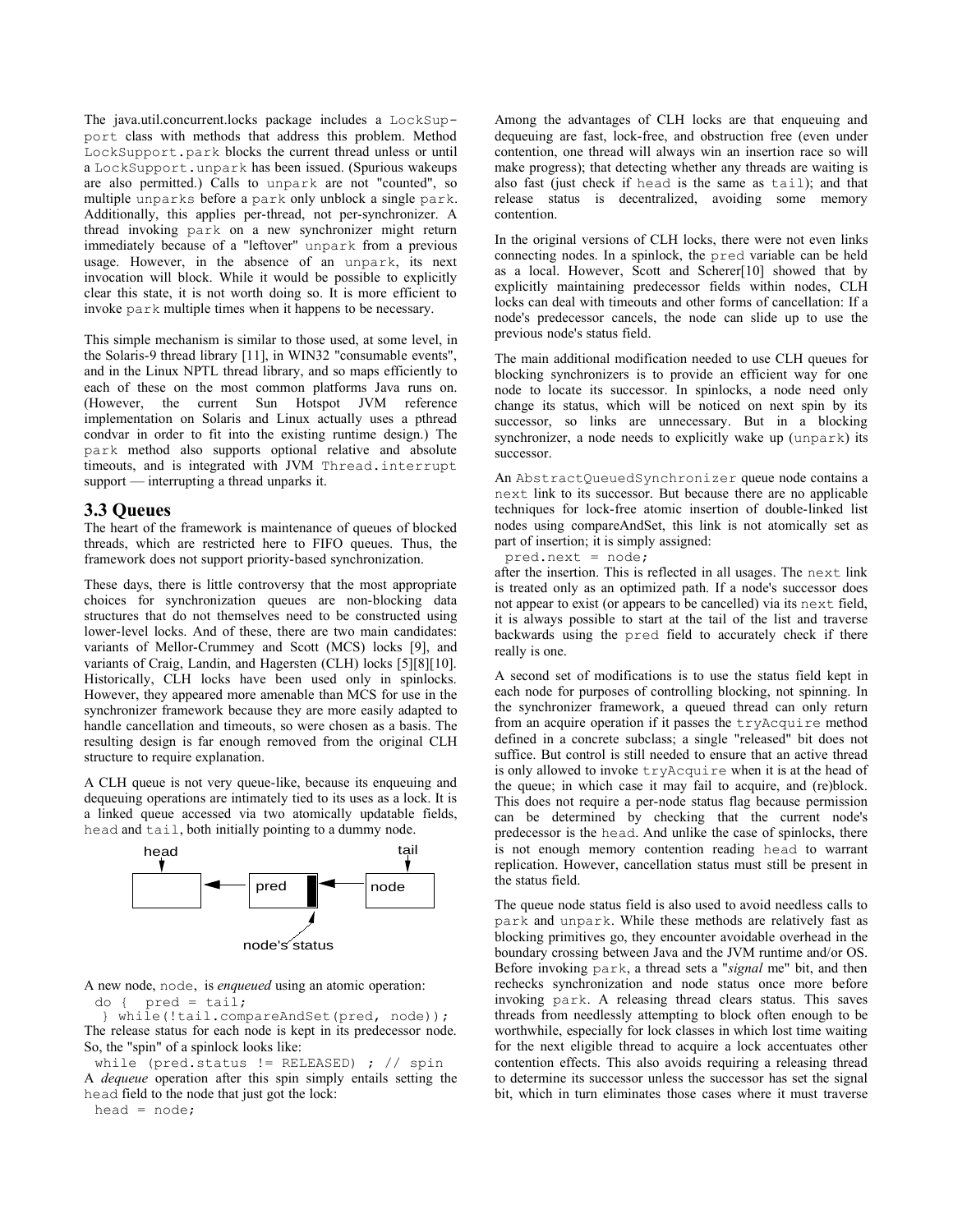multiple nodes to cope with an apparently null next field unless signalling occurs in conjunction with cancellation.

Perhaps the main difference between the variant of CLH locks used in the synchronizer framework and those employed in other languages is that garbage collection is relied on for managing storage reclamation of nodes, which avoids complexity and overhead. However, reliance on GC does still entail nulling of link fields when they are sure to never to be needed. This can normally be done when dequeuing. Otherwise, unused nodes would still be reachable, causing them to be uncollectable.

Some further minor tunings, including lazy initialization of the initial dummy node required by CLH queues upon first contention, are described in the source code documentation in the J2SE1.5 release.

Omitting such details, the general form of the resulting implementation of the basic acquire operation (exclusive, noninterruptible, untimed case only) is:

```
if (!tryAcquire(arg)) {
node = create and enqueue new node;
 pred = node's effective predecessor;
 while (pred is not head node || !tryAcquire(arg)) {
   if (pred's signal bit is set)
    park();
   else
    compareAndSet pred's signal bit to true;
   pred = node's effective predecessor;
 }
 head = node;
}
```
And the release operation is:

```
if (tryRelease(arg) && head node's signal bit is set) {
 compareAndSet head's signal bit to false;
  unpark head's successor, if one exists
}
```
The number of iterations of the main acquire loop depends, of course, on the nature of tryAcquire. Otherwise, in the absence of cancellation, each component of acquire and release is a constant-time *O(1)* operation, amortized across threads, disregarding any OS thread scheduling occuring within park.

Cancellation support mainly entails checking for interrupt or timeout upon each return from park inside the acquire loop. A cancelled thread due to timeout or interrupt sets its node status and unparks its successor so it may reset links. With cancellation, determining predecessors and successors and resetting status may include  $O(n)$  traversals (where *n* is the length of the queue). Because a thread never again blocks for a cancelled operation, links and status fields tend to restabilize quickly.

# **3.4 Condition Queues**

The synchronizer framework provides a ConditionObject class for use by synchronizers that maintain exclusive synchronization and conform to the Lock interface. Any number of condition objects may be attached to a lock object, providing classic monitor-style await, signal, and signalAll operations, including those with timeouts, along with some inspection and monitoring methods.

The ConditionObject class enables conditions to be efficiently integrated with other synchronization operations, again by fixing some design decisions. This class supports only Java-style monitor access rules in which condition operations are legal only when the lock owning the condition is held by the current thread (See [4] for discussion of alternatives). Thus, a ConditionObject attached to a ReentrantLock acts in the same way as do built-in monitors (via Object.wait etc), differing only in method names, extra functionality, and the fact that users can declare multiple conditions per lock.

A ConditionObject uses the same internal queue nodes as synchronizers, but maintains them on a separate condition queue. The signal operation is implemented as a queue transfer from the condition queue to the lock queue, without necessarily waking up the signalled thread before it has re-acquired its lock.

The basic await operation is:  *create and add new node to condition queue; release lock; block until node is on lock queue; re-acquire lock;*

And the signal operation is:

*transfer the first node from condition queue to lock queue;*

Because these operations are performed only when the lock is held, they can use sequential linked queue operations (using a nextWaiter field in nodes) to maintain the condition queue. The transfer operation simply unlinks the first node from the condition queue, and then uses CLH insertion to attach it to the lock queue.

The main complication in implementing these operations is dealing with cancellation of condition waits due to timeouts or Thread.interrupt. A cancellation and signal occuring at approximately the same time encounter a race whose outcome conforms to the specifications for built-in monitors. As revised in JSR133, these require that if an interrupt occurs before a signal, then the await method must, after re-acquiring the lock, throw InterruptedException. But if it is interrupted after a signal, then the method must return without throwing an exception, but with its thread interrupt status set.

To maintain proper ordering, a bit in the queue node status records whether the node has been (or is in the process of being) transferred. Both the signalling code and the cancelling code try to compareAndSet this status. If a signal operation loses this race, it instead transfers the next node on the queue, if one exists. If a cancellation loses, it must abort the transfer, and then await lock re-acquisition. This latter case introduces a potentially unbounded spin. A cancelled wait cannot commence lock reacquisition until the node has been successfully inserted on the lock queue, so must spin waiting for the CLH queue insertion compareAndSet being performed by the signalling thread to succeed. The need to spin here is rare, and employs a Thread.yield to provide a scheduling hint that some other thread, ideally the one doing the signal, should instead run. While it would be possible to implement here a helping strategy for the cancellation to insert the node, the case is much too rare to justify the added overhead that this would entail. In all other cases, the basic mechanics here and elsewhere use no spins or yields, which maintains reasonable performance on uniprocessors.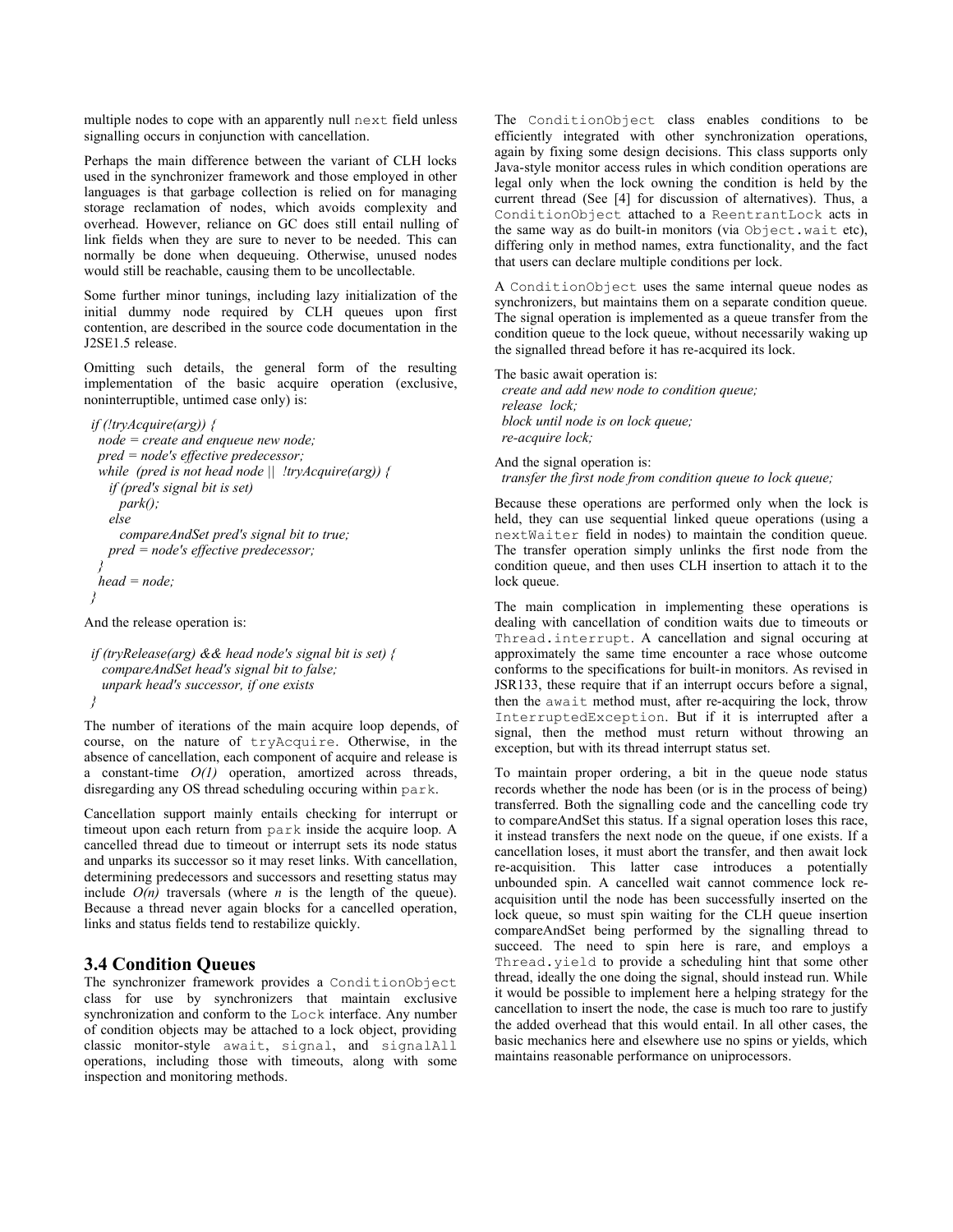## **4. USAGE**

Class AbstractQueuedSynchronizer ties together the above functionality and serves as a "template method pattern" [6] base class for synchronizers. Subclasses define only the methods that implement the state inspections and updates that control acquire and release. However, subclasses of AbstractQueuedSynchronizer are not themselves usable as synchronizer ADTs, because the class necessarily exports the methods needed to internally control acquire and release policies, which should not be made visible to users of these classes. All java.util.concurrent synchronizer classes declare a private inner AbstractQueuedSynchronizer subclass and delegate all synchronization methods to it. This also allows public methods to be given names appropriate to the synchronizer.

For example, here is a minimal Mutex class, that uses synchronization state zero to mean unlocked, and one to mean locked. This class does not need the value arguments supported for synchronization methods, so uses zero, and otherwise ignores them.

```
class Mutex {
  class Sync
     extends AbstractQueuedSynchronizer {
     public boolean tryAcquire(int ignore) {
        return compareAndSetState(0, 1);
    }
     public boolean tryRelease(int ignore) {
        setState(0); return true;
    }
  }
  private final Sync sync = new Sync();<br>public void lock() { sync.acquire(0
                         \frac{1}{2} sync.acquire(0);
  public void unlock() { sync.release(0); }
}
```
A fuller version of this example, along with other usage guidance may be found in the J2SE documentation. Many variants are of course possible. For example, tryAcquire could employ "testand-test-and-set" by checking the state value before trying to change it.

It may be surprising that a construct as performance-sensitive as a mutual exclusion lock is intended to be defined using a combination of delegation and virtual methods. However, these are the sorts of OO design constructions that modern dynamic compilers have long focussed on. They tend to be good at optimizing away this overhead, at least in code in which synchronizers are invoked frequently.

Class AbstractQueuedSynchronizer also supplies a number of methods that assist synchronizer classes in policy control. For example, it includes timeout and interruptible versions of the basic acquire method. And while discussion so far has focussed on exclusive-mode synchronizers such as locks, the AbstractQueuedSynchronizer class also contains a parallel set of methods (such as acquireShared) that differ in that the tryAcquireShared and tryReleaseShared methods can inform the framework (via their return values) that further acquires may be possible, ultimately causing it to wake up multiple threads by cascading signals.

Although it is not usually sensible to serialize (persistently store or transmit) a synchronizer, these classes are often used in turn to construct other classes, such as thread-safe collections, that are commonly serialized. The AbstractQueuedSynchronizer and ConditionObject classes provide methods to serialize synchronization state, but not the underlying blocked threads or

other intrinsically transient bookkeeping. Even so, most synchronizer classes merely reset synchronization state to initial values on deserialization, in keeping with the implicit policy of built-in locks of always deserializing to an unlocked state. This amounts to a no-op, but must still be explicitly supported to enable deserialization of final fields.

#### **4.1 Controlling Fairness**

Even though they are based on FIFO queues, synchronizers are not necessarily fair. Notice that in the basic acquire algorithm (Section 3.3), tryAcquire checks are performed *before* queuing. Thus a newly acquiring thread can "steal" access that is "intended" for the first thread at the head of the queue.

This *barging FIFO* strategy generally provides higher aggregate throughput than other techniques. It reduces the time during which a contended lock is available but no thread has it because the intended next thread is in the process of unblocking. At the same time, it avoids excessive, unproductive contention by only allowing one (the first) queued thread to wake up and try to acquire upon any release. Developers creating synchronizers may further accentuate barging effects in cases where synchronizers are expected to be held only briefly by defining tryAcquire to itself retry a few times before passing back control.

Barging FIFO synchronizers have only probablistic fairness properties. An unparked thread at the head of the lock queue has

barging thread



an unbiased chance of winning a race with any incoming barging thread, reblocking and retrying if it loses. However, if incoming threads arrive faster than it takes an unparked thread to unblock, the first thread in the queue will only rarely win the race, so will almost always reblock, and its successors will remain blocked. With briefly-held synchronizers, it is common for multiple bargings and releases to occur on multiprocessors during the time the first thread takes to unblock. As seen below, the net effect is to maintain high rates of progress of one or more threads while still at least probabilistically avoiding starvation.

When greater fairness is required, it is a relatively simple matter to arrange it. Programmers requiring strict fairness can define tryAcquire to fail (return false) if the current thread is not at the head of the queue, checking for this using method getFirstQueuedThread, one of a handful of supplied inspection methods.

A faster, less strict variant is to also allow tryAcquire to succeed if the the queue is (momentarily) empty. In this case, multiple threads encountering an empty queue may race to be the first to acquire, normally without enqueuing at least one of them. This strategy is adopted in all java.util.concurrent synchronizers supporting a "fair" mode.

While they tend to be useful in practice, fairness settings have no guarantees, because the Java Language Specification does not provide scheduling guarantees. For example, even with a strictly fair synchronizer, a JVM could decide to run a set of threads purely sequentially if they never otherwise need to block waiting for each other. In practice, on a uniprocessor, such threads are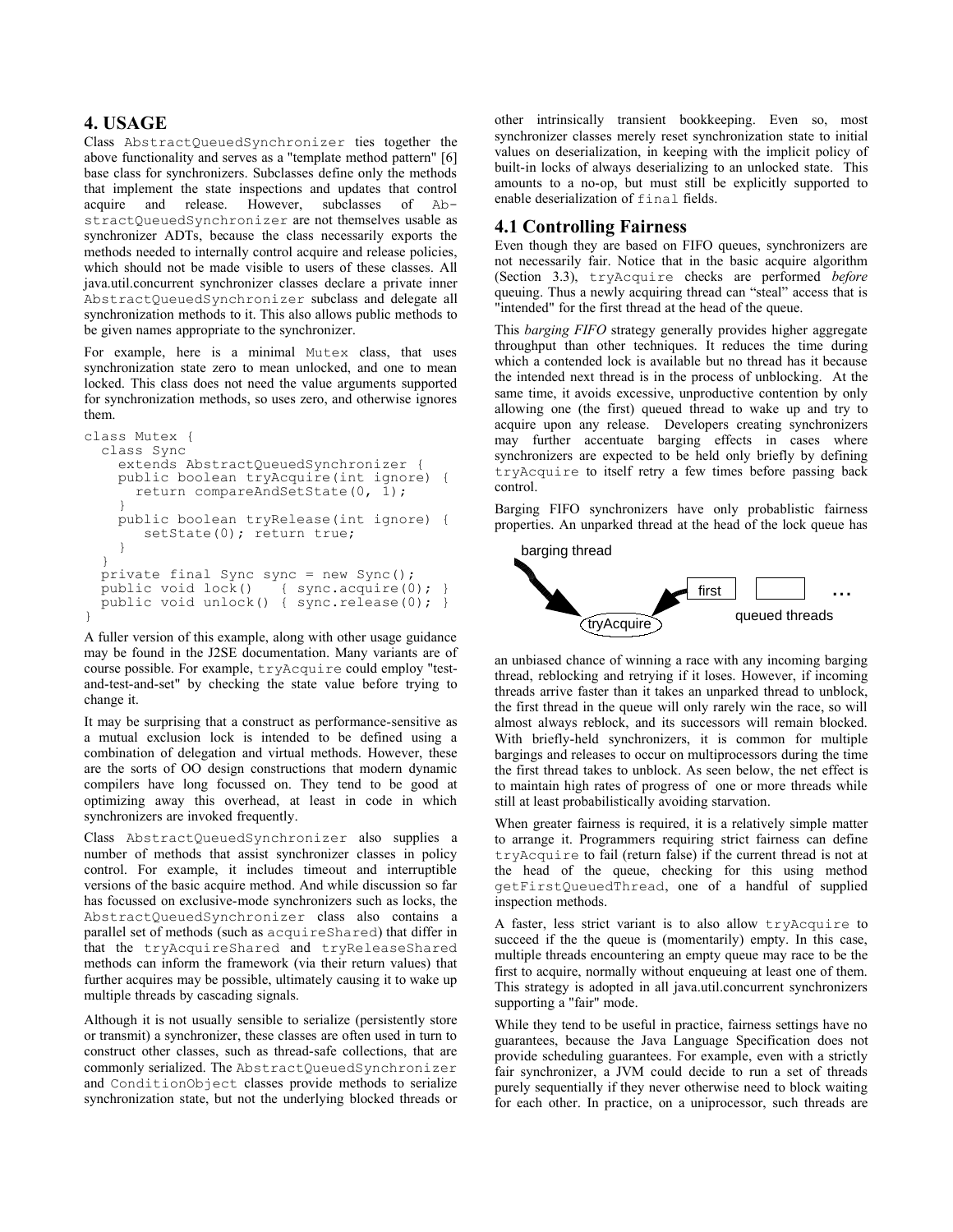likely to each run for a time quantum before being pre-emptively context-switched. If such a thread is holding an exclusive lock, it will soon be momentarily switched back, only to release the lock and block now that it is known that another thread needs the lock, thus further increasing the periods during which a synchronizer is available but not acquired. Synchronizer fairness settings tend to have even greater impact on multiprocessors, which generate more interleavings, and hence more opportunities for one thread to discover that a lock is needed by another thread.

Even though they may perform poorly under high contention when protecting briefly-held code bodies, fair locks work well, for example, when they protect relatively long code bodies and/or with relatively long inter-lock intervals, in which case barging provides little performance advantage and but greater risk of indefinite postponement. The synchronizer framework leaves such engineering decisions to its users.

#### **4.2 Synchronizers**

Here are sketches of how java.util.concurrent synchronizer classes are defined using this framework:

The ReentrantLock class uses synchronization state to hold the (recursive) lock count. When a lock is acquired, it also records the identity of the current thread to check recursions and detect illegal state exceptions when the wrong thread tries to unlock. The class also uses the provided ConditionObject, and exports other monitoring and inspection methods. The class supports an optional "fair" mode by internally declaring two different AbstractQueuedSynchronizer subclasses (the fair one disabling barging) and setting each ReentrantLock instance to use the appropriate one upon construction.

The ReentrantReadWriteLock class uses 16 bits of the synchronization state to hold the write lock count, and the remaining 16 bits to hold the read lock count. The WriteLock is otherwise structured in the same way as ReentrantLock. The ReadLock uses the acquireShared methods to enable multiple readers.

The Semaphore class (a counting semaphore) uses the synchronization state to hold the current count. It defines acquireShared to decrement the count or block if nonpositive, and tryRelease to increment the count, possibly unblocking threads if it is now positive.

The CountDownLatch class uses the synchronization state to represent the count. All acquires pass when it reaches zero.

The FutureTask class uses the synchronization state to represent the run-state of a future (initial, running, cancelled, done). Setting or cancelling a future invokes release, unblocking threads waiting for its computed value via acquire.

The SynchronousQueue class (a CSP-style handoff) uses internal wait-nodes that match up producers and consumers. It uses the synchronization state to allow a producer to proceed when a consumer takes the item, and vice-versa.

Users of the java.util.concurrent package may of course define their own synchronizers for custom applications. For example, among those that were considered but not adopted in the package are classes providing the semantics of various flavors of WIN32 events, binary latches, centrally managed locks, and tree-based barriers.

## **5. PERFORMANCE**

While the synchronizer framework supports many other styles of synchronization in addition to mutual exclusion locks, lock performance is simplest to measure and compare. Even so, there are many different approaches to measurement. The experiments here are designed to reveal overhead and throughput.

In each test, each thread repeatedly updates a pseudo-random number computed using function nextRandom(int seed):

int  $t = (seed \$  127773) \* 16807  $(\text{seed} / 127773) * 2836;$ return  $(t > 0)$ ? t : t + 0x7ffffffff;

On each iteration a thread updates, with probability *S*, a shared generator under a mutual exclusion lock, else it updates its own local generator, without a lock. This results in short-duration locked regions, minimizing extraneous effects when threads are preempted while holding locks. The randomness of the function serves two purposes: it is used in deciding whether to lock or not (it is a good enough generator for current purposes), and also makes code within loops impossible to trivially optimize away.

Four kinds of locks were compared: *Builtin*, using synchronized blocks; *Mutex*, using a simple Mutex class like that illustrated in section 4; *Reentrant*, using ReentrantLock; and *Fair*, using ReentrantLock set in its "fair" mode. All tests used build 46 (approximately the same as beta2) of the Sun J2SE1.5 JDK in "server" mode. Test programs performed 20 uncontended runs before collecting measurements, to eliminate warm-up effects. Tests ran for ten million iterations per thread, except Fair mode tests were run only one million iterations.

Tests were performed on four x86-based machines and four UltraSparc-based machines. All x86 machines were running Linux using a RedHat NPTL-based 2.4 kernel and libraries. All UltraSparc machines were running Solaris-9. All systems were at most lightly loaded while testing. The nature of the tests did not demand that they be otherwise completely idle. The "4P" name reflects the fact a dual hyperthreaded (HT) Xeon acts more like a 4-way than a 2-way machine. No attempt was made to normalize across the differences here. As seen below, the relative costs of synchronization do not bear a simple relationship to numbers of processors, their types, or speeds.

| Name | <b>Processors</b> | Type                 | Speed (Mhz) |
|------|-------------------|----------------------|-------------|
| 1P   |                   | Pentium <sub>3</sub> | 900         |
| 2P   | $\overline{c}$    | Pentium <sub>3</sub> | 1400        |
| 2A   | $\overline{c}$    | Athlon               | 2000        |
| 4P   | 2HT               | Pentium4/Xeon        | 2400        |
| 1U   |                   | UltraSparc2          | 650         |
| 4U   | 4                 | UltraSparc2          | 450         |
| 8U   | 8                 | UltraSparc3          | 750         |
| 24U  | 24                | UltraSparc3          | 750         |

**Table 1 Test Platforms**

## **5.1 Overhead**

Uncontended overhead was measured by running only one thread, subtracting the time per iteration taken with a version setting S=0 (zero probability of accessing shared random) from a run with S=1. Table 2 displays these estimates of the per-lock overhead of synchronized code over unsynchronized code, in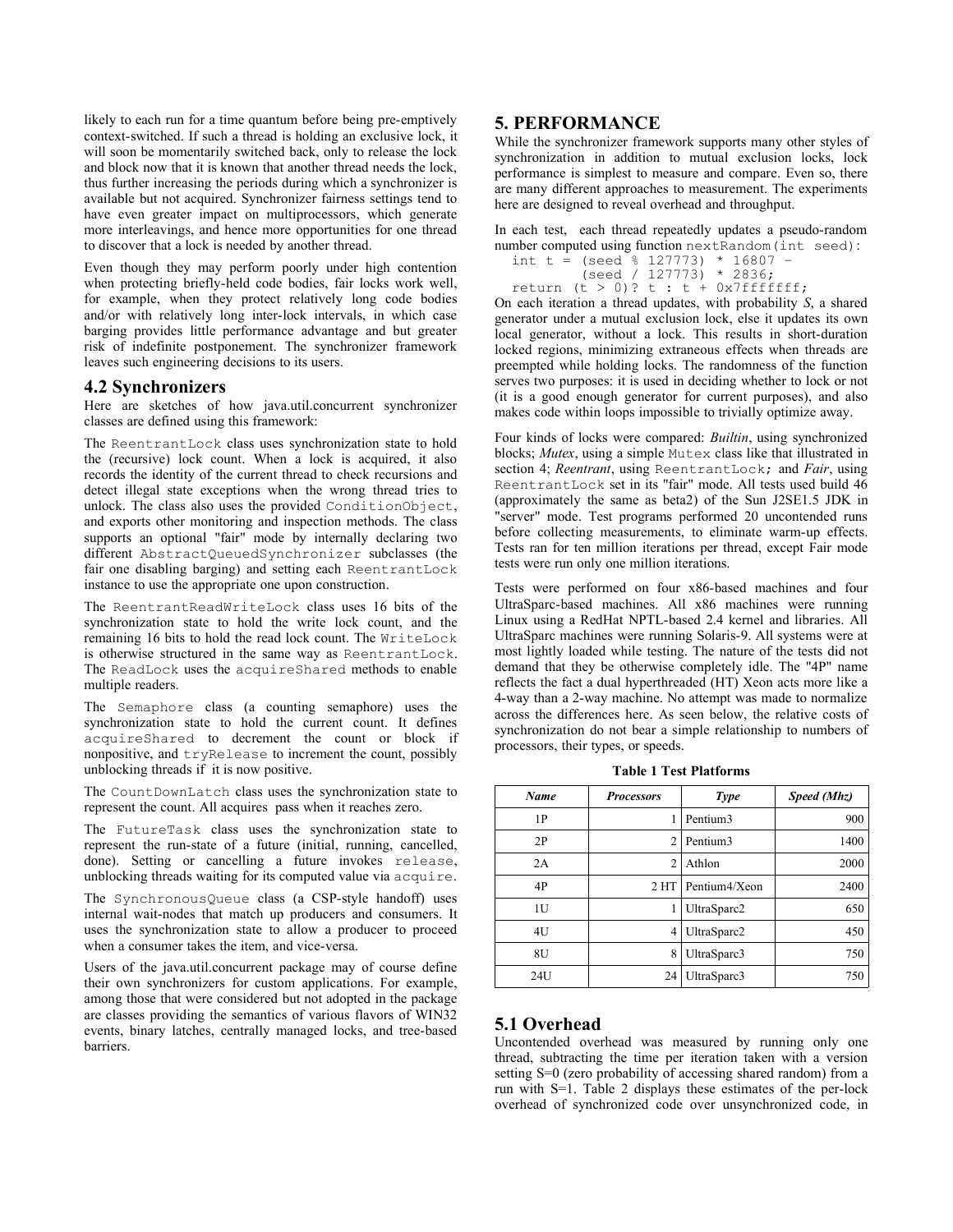nanoseconds. The Mutex class comes closest to testing the basic cost of the framework. The additional overhead for Reentrant locks indicates the cost of recording the current owner thread and of error-checking, and for Fair locks the additional cost of first checking whether the queue is empty.

Table 2 also shows the cost of tryAcquire versus the "fast path" of a built-in lock. Differences here mostly reflect the costs of using different atomic instructions and memory barriers across locks and machines. On multiprocessors, these instructions tend to completely overwhelm all others. The main differences between Builtin and synchronizer classes are apparently due to Hotspot locks using a compareAndSet for both locking and unlocking, while these synchronizers use a compareAndSet for acquire and a volatile write (i.e., with a memory barrier on multiprocessors, and reordering constraints on all processors) on release. The absolute and relative costs of each vary across machines.

At the other extreme, Table 3 shows per-lock overheads with S=1 and running 256 concurrent threads, creating massive lock contention. Under complete saturation, barging-FIFO locks have about an order of magnitude less overhead (and equivalently greater throughput) than Builtin locks, and often two orders of magnitude less than Fair locks. This demonstrates the effectiveness of the barging-FIFO policy in maintaining thread progress even under extreme contention.

| <b>Table 2 Uncontended Per-Lock Overhead in Nanoseconds</b> |                                  |                |                               |  |  |
|-------------------------------------------------------------|----------------------------------|----------------|-------------------------------|--|--|
| $\mathbf{M} = \mathbf{L}$                                   | $D_{\alpha\beta}H_{\alpha\beta}$ | $M_{\rm{max}}$ | $\mathbf{D}$ and $\mathbf{D}$ |  |  |

| <b>Machine</b> | <b>Builtin</b> | <b>Mutex</b> | Reentrant | Fair |
|----------------|----------------|--------------|-----------|------|
| 1P             | 18             | 9            | 31        | 37   |
| 2P             | 58             | 71           | 77        | 81   |
| 2A             | 13             | 21           | 31        | 30   |
| 4P             | 116            | 95           | 109       | 117  |
| 1U             | 90             | 40           | 58        | 67   |
| 4U             | 122            | 82           | 100       | 115  |
| 8U             | 160            | 83           | 103       | 123  |
| 24U            | 161            | 84           | 108       | 119  |

**Table 3 Saturated Per-Lock Overhead in Nanoseconds**

| <b>Machine</b> | <b>Builtin</b> | <b>Mutex</b> | <b>Reentrant</b> | Fair  |
|----------------|----------------|--------------|------------------|-------|
| 1P             | 521            | 46           | 67               | 8327  |
| 2P             | 930            | 108          | 132              | 14967 |
| 2A             | 748            | 79           | 84               | 33910 |
| 4P             | 1146           | 188          | 247              | 15328 |
| 1U             | 879            | 153          | 177              | 41394 |
| 4U             | 2590           | 347          | 368              | 30004 |
| 8U             | 1274           | 157          | 174              | 31084 |
| 24U            | 1983           | 160          | 182              | 32291 |

Table 3 also illustrates that even with low internal overhead, context switching time completely determines performance for Fair locks. The listed times are roughly proportional to those for blocking and unblocking threads on the various platforms.

Additionally, a follow-up experiment (using machine 4P only) shows that with the very briefly held locks used here, fairness settings had only a small impact on overall variance. Differences in termination times of threads were recorded as a coarse-grained measure of variability. Times on machine 4P had standard deviation of 0.7% of mean for Fair, and 6.0% for Reentrant. As a contrast, to simulate long-held locks, a version of the test was run in which each thread computed 16K random numbers while holding each lock. Here, total run times were nearly identical (9.79s for Fair, 9.72s for Reentrant). Fair mode variability remained small, with standard deviation of 0.1% of mean, while Reentrant rose to 29.5% of mean.

## **5.2Throughput**

Usage of most synchronizers will range between the extremes of no contention and saturation. This can be experimentally examined along two dimensions, by altering the contention probability of a fixed set of threads, and/or by adding more threads to a set with a fixed contention probability. To illustrate these effects, tests were run with different contention probablilities and numbers of threads, all using Reentrant locks. The accompanying figures use a *slowdown* metric:

$$
slowdown = \frac{t}{S \cdot b \cdot n + (1 - S) \cdot b \cdot max(1, \frac{n}{p})}
$$

Here, *t* is the total observed execution time, *b* is the baseline time for one thread with no contention or synchronization, *n* is the number of threads, *p* is the number of processors, and S remains the proportion of shared accesses. This value is the ratio of observed time to the (generally unattainable) ideal execution time as computed using Amdahl's law for a mix of sequential and parallel tasks. The ideal time models an execution in which, without any synchronization overhead, no thread blocks due to conflicts with any other. Even so, under very low contention, a few test results displayed very small speedups compared to this ideal, presumably due to slight differences in optimization, pipelining, etc., across baseline versus test runs.

The figures use a base 2 log scale. For example, a value of 1.0 means that a measured time was twice as long as ideally possible, and a value of 4.0 means 16 times slower. Use of logs ameliorates reliance on an arbitrary base time (here, the time to compute random numbers), so results with different base computations should show similar trends. The tests used contention probabilities from 1/128 (labelled as "0.008") to 1, stepping in powers of 2, and numbers of threads from 1 to 1024, stepping in half-powers of 2.

On uniprocessors (1P and 1U) performance degrades with increasing contention, but generally not with increasing numbers of threads. Multiprocessors generally encounter much worse slowdowns under contention. The graphs for multiprocessors show an early peak in which contention involving only a few threads usually produces the worst relative performance. This reflects a transitional region of performance, in which barging and signalled threads are about equally likely to obtain locks, thus frequently forcing each other to block. In most cases, this is followed by a smoother region, as the locks are almost never available, causing access to resemble the near-sequential pattern of uniprocessors; approaching this sooner on machines with more processors. Notice for example that the values for full contention (labelled "1.000") exhibit relatively worse slowdowns on machines with fewer processors.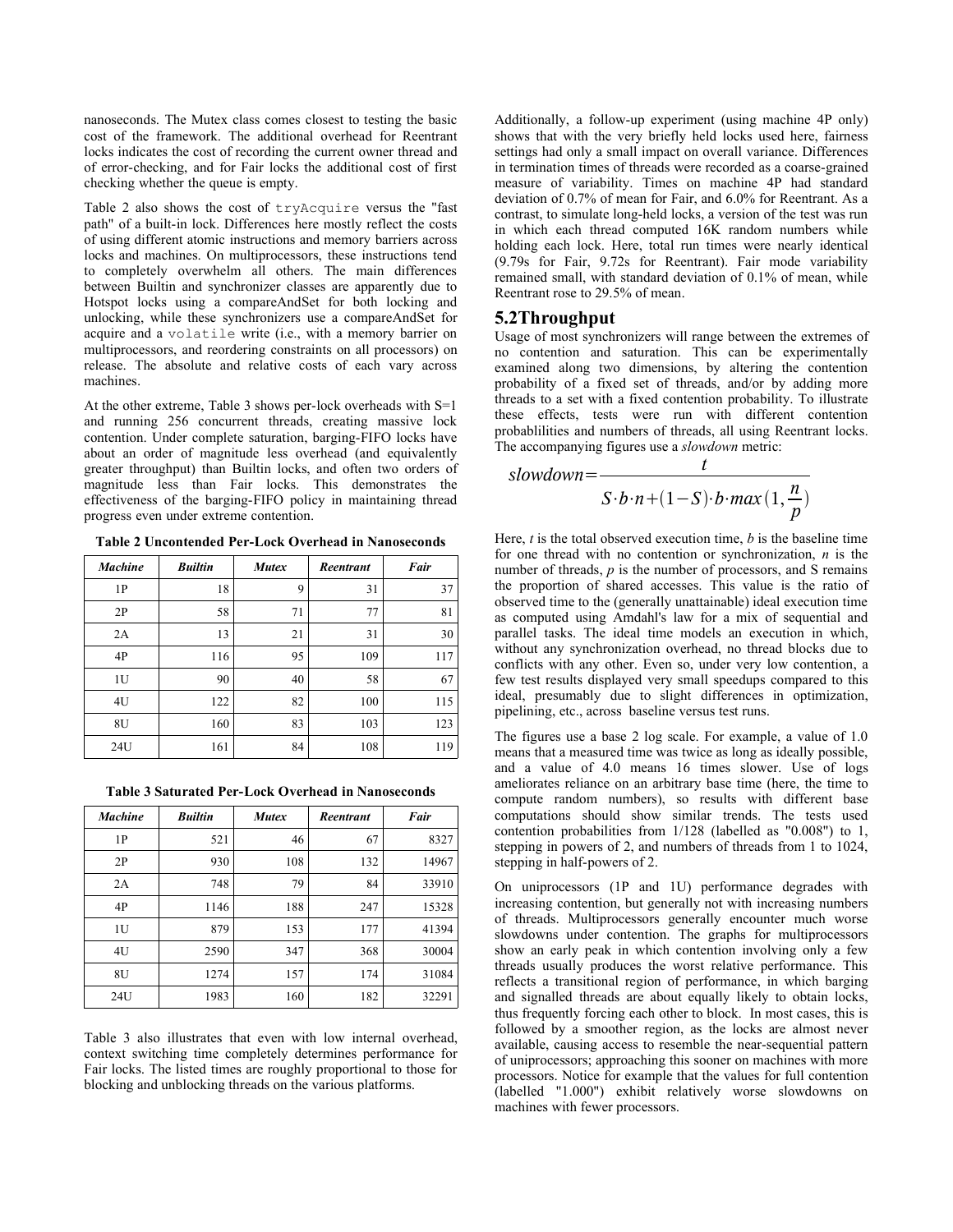

 $\Delta$  $\overline{\mathbf{v}}$ 

n.  $-0$ 

a.

 $X$  $X$ 

'n